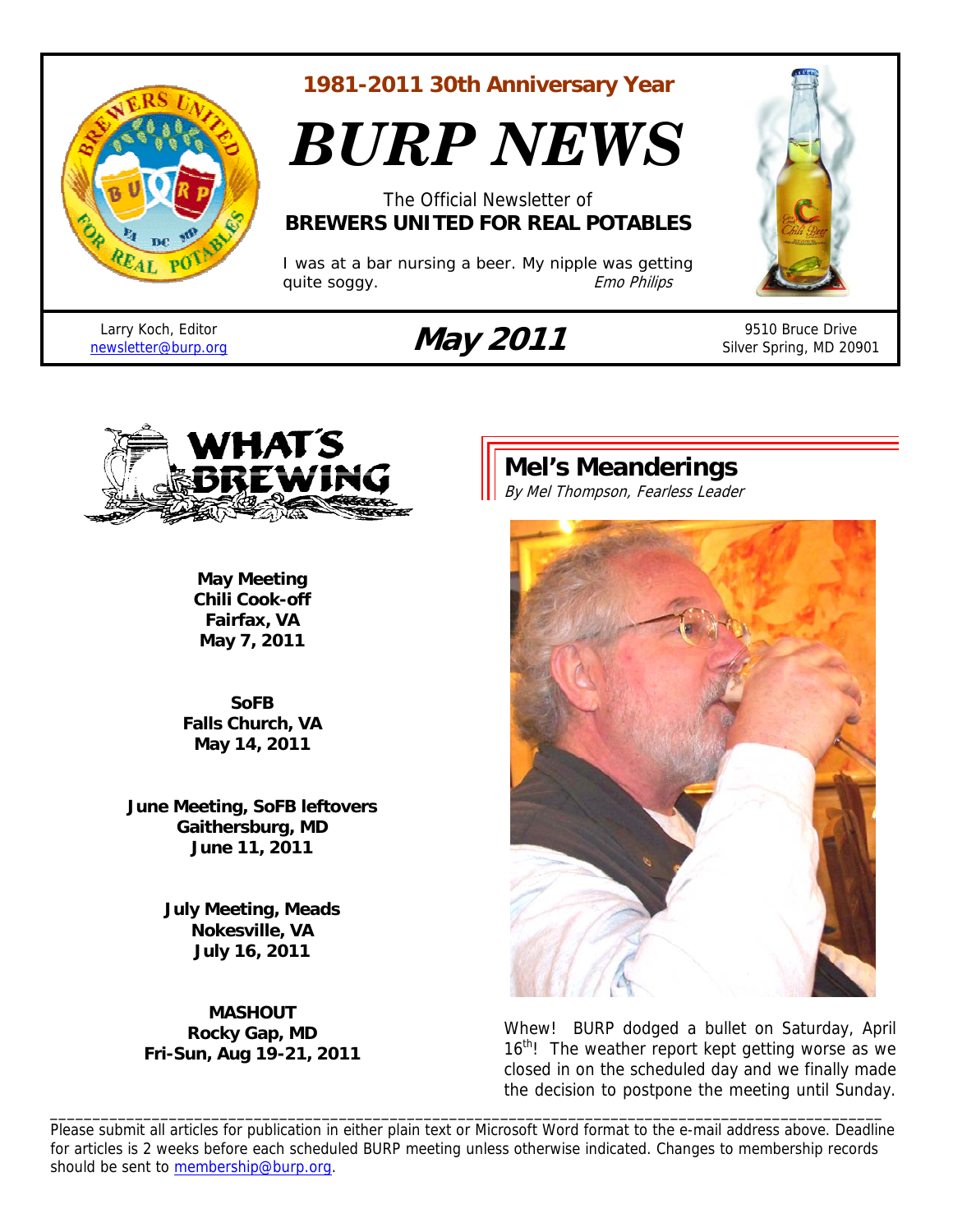As it turned out, Saturday was as bad as the most severe local weather prediction and Sunday was beautiful. We were concerned that the turnout would be light with the last minute change, but the meeting was very well attended. I'm sure the beautiful weather had a lot to do with it, but maybe we need to schedule another Sunday meeting to see if occasionally meeting on Sunday's works for the majority. What do you think?

OK, so attendance was good considering, but also, the food and especially the beer contributions were not bad either. **Eric Wolfe** had 4 different Belgian styles that were excellent, including the presentation in corked bottles. **Chris Sowell**, who can't drink for a little while longer due to some medical issues ( I can relate to that Chris – thank God my required abstinence from beer was for a short duration), brought several of his very hoppy beers and I hope everyone got a chance to eat his beer marinated chicken wings and pork. Delicious! Fairly new member, **Sheldon Greenberg**, had a tasty Belgian ale of about 8% abv and proceeded to take a ribbon home in the Belgian Strong Ale Competition. New members keep showing up with very tasty beer. It's very heartening to see the number of actual brewers in BURP increasing at such a rate. I wish I could remember everyone's name to mention who brought delicious homebrew and food to share. All of your fellow BURPers sincerely thank you.

We did lose several "regulars" due to the meeting change. To name a few, **Mark Hogenmiller** was unable to attend because it was his spouse's birthday. Hey Mark, what better way to celebrate her birthday than to bring her to a BURP meeting? Yeah, right. Mark did get to the meeting early and set up the raffle. More on that later. **The Cannons**, I'm sure, were at the Nationals double header and **Janet Crowe**, **Dave and Becky Pyle**, and a number of others who rarely miss a meeting were not in attendance. We apologize for having to make the change but didn't feel we had much of a choice.

In trying to get the word out on the meeting change, I discovered that BURP, unbeknownst to many BURPers including myself, has two Facebook pages – a Facebook page and a Facebook Group. I hope that there is some way to consolidate them to

eliminate the redundancy in the near future. But then, I don't know s\*\*\* about Facebook and cuss myself every time I check out my page over all the time I waste. I know that it is important to many of you and you don't feel that you are wasting your time. So, it's appropriate that BURP has embraced this important form of communication – I think. Check them out. **Eric Wolfe** is the administrator for the Facebook Page, and **Mike Reinitz** and **John Foulke** administer the Group.

The raffle was another big success with \$254 in ticket sales resulting in \$127 donated in BURP's name to the Arlington Free Clinic, the charity selected by our meeting hosts, **Bud and Helen Hensgen**. Thanks for your generosity! Though Mark, your Minister of Prosperity, couldn't attend, he brought all the prizes prior to the meeting and turned over the job to new member, **Eric Hedge** who proved to be quite the salesman. The "big" prizes consisted of a Guinness bar mirror for second place and the grand prize of a \$35 gift certificate to My Local Homebrew Store. In addition, Mark set up the 3 PM early bird case of beer prize. Even in his absence, Mark comes through for BURP. It's a difficult and time consuming job both before and during the meetings. Give him some kudos next time you see him.

The May meeting is one of BURP's best - the annual Chili Competition. If I could only pick 2 or 3 meetings of the year to attend, this would be on that list. BURP has some extraordinary cooks along with incredible beer makers. You will get to sample some of both at this annual event. Don't miss it. If you want to participate in the chili or "best beer with chili" competitions, the rules are in this newsletter. If you don't compete, remember to bring a contribution of beer and food to compliment the chili theme. Oh, and you might bring some Tums for dessert. **Bob and Kathleen Warriner** are your Chili Commissioners and will run the competition. They will be watching for ballot box stuffers. And, don't forget to thank the chili makers. They invest a lot of time and their own \$ into providing you with some of the best chili you will ever have the opportunity to sample.

Entries for Spirit of Free Beer will be collected at the May meeting for those who have not previously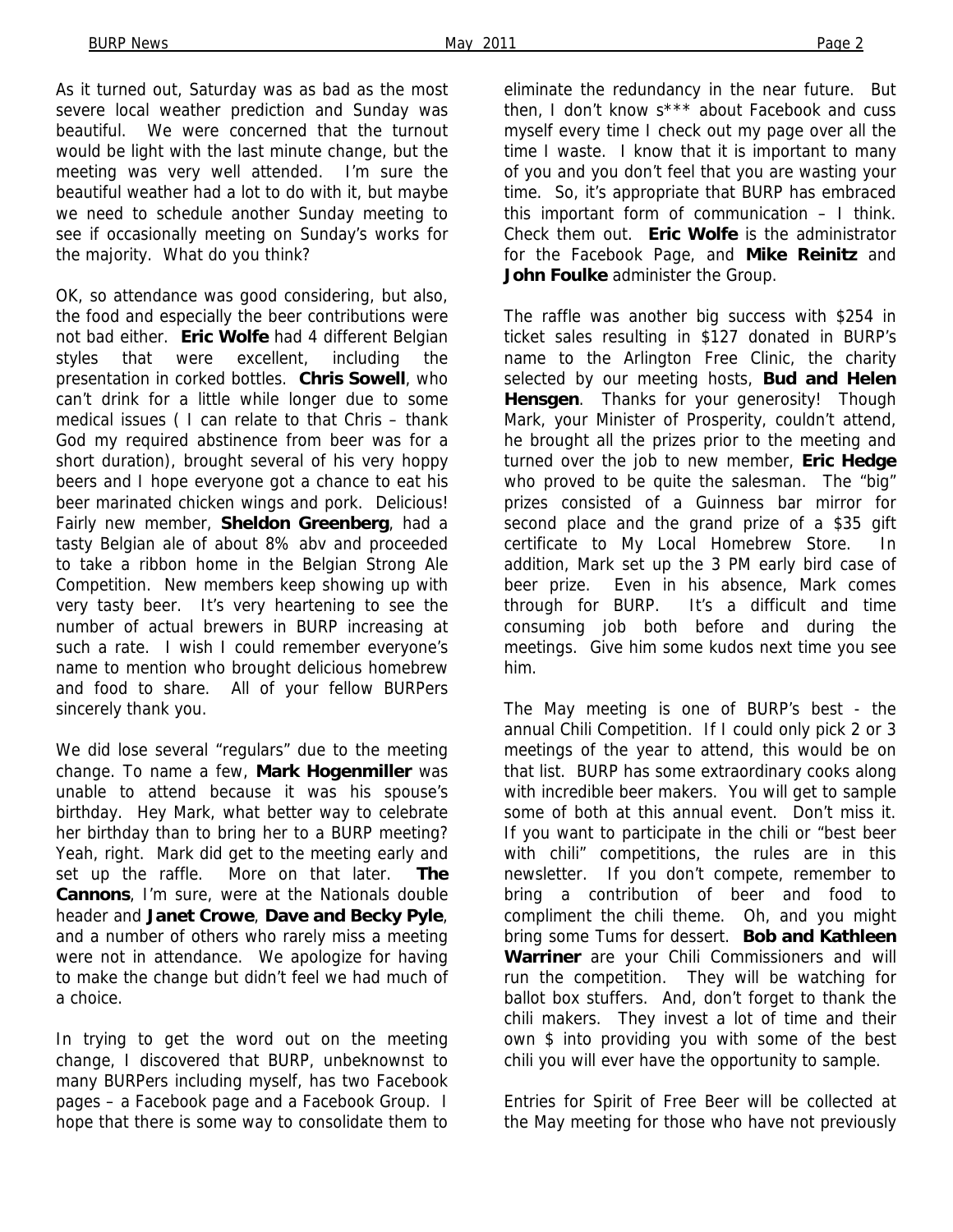submitted them. This is the last chance to get your entries in. If you haven't signed up to judge or steward, sign up on the BURP website.

I sign off with the BURP mantra: "Bring more beer than you will drink and more food than you will eat".

Cheers

# **BURP 10 and 20 Years Ago**

Compiled By Bill Ridgely

#### **20 Years Ago, May 1991**

The May 1991 BURP meeting featured the 7th annual BURP Chili Cook-off, hosted this year by **Emil & Ruth Markulis** at their home in Lanham, MD. Prizes were donated once again by the *Hard* Times Café in Alexandria and included gift certificates for free meals, chili aprons, and lots of other fine chili-appropriate swag. The weather was on the cool side, so the heat generated by the chili stoves (and the chilis themselves) was greatly appreciated. There were 11 entries in the competition, and as the cooks did their work, BURPers enjoyed a fine spread of other edibles along with some excellent brews. On the homebrew side, "Brewer of the Month" **Dick Roepke** provided an excellent English Mild Ale made from the club-provided ingredients kit. This was a style new to many members, especially those who had never been to the UK, and Dick's interpretation was wonderfully drinkable for a lowgravity ale. On the commercial side, Virginia Brewing Co donated a keg of Gold Cup Pilsner for the 2nd year in a row. This crisp and hoppy lager also went very, very well with the heat of the chilis - at least until the CO2 ran out. Fortunately, as mentioned in Prez **Ralph Bucca's** column in the next newsletter, "some quick thinking and a bicycle pump kept the beer flowing". A number of other beers, both homebrewed and commercial, were made available by the large crowd of attendees.

And for the first time, a keg of non-alcoholic soda was contributed to the meeting, courtesy of **Jim Dorsch** (who came up with the idea of having something non-alcoholic - and preferably homemade - available at every meeting). At the end of the afternoon, the competition winners were announced: **Al Lowry** took 1st prize, **Bill Ridgely**  took 2nd, and **Erik & Laraine Henchal** took 3rd. The styles and names of the winning chilis were unfortunately not mentioned in the newsletter, but it was generally acknowledged that, had there been a separate vote for "hottest chili" (which there wasn't at that time), **Al's** recipe would have taken that prize as well. And speaking of the **Henchal's**  - they took four more prizes in the monthly raffle. **Erik** explained it best - "Nine tickets seems to do the trick. Try it yourself at the next meeting!"

On a side note, on May 17, I received notice that one of my entries had moved into the 2nd (and final) round of the 1991 National Homebrew Competition. It was noted on the letter that there had been over 1,600 entries in the 1st round, judged at 3 separate judging sites. The finals were to be judged at the National Homebrew Conference scheduled for Manchester, NH on June 19 (and therein lies a future story for these archives).

The May 1991 issue of BURP News kicked off with my article "Driving Mr Jackson". My reminiscences about transporting the Bard of Beer to the BURP reception held at **Chuck & Helen Popenoe's** the previous month also made it into **Barleycorn**, the regional brewspaper. This was followed by a cornucopia of great writing from the very prolific **Jim Dorsch**, including a nice overview of the Burton Union fermentation system, reports on both the April BURP meeting and a "competitive beer tasting" held at *Hard Times Café* that month, and a nice story (in honor of BURP's 10th anniversary) on the first homebrew recipe used by the aforementioned **Chuck Popenoe** in the early 50's. Chuck's recipe consisted of 1 can of malt extract (which could be found in any grocery store at the time), 12 cups of cane sugar, 2 lbs of honey, and 2 cakes of baking yeast (since there was no genuine brewing yeast available). Jim also contributed his regular "Whole BURP Catalog" and completed the issue with a great overview of the various Bock Beer styles.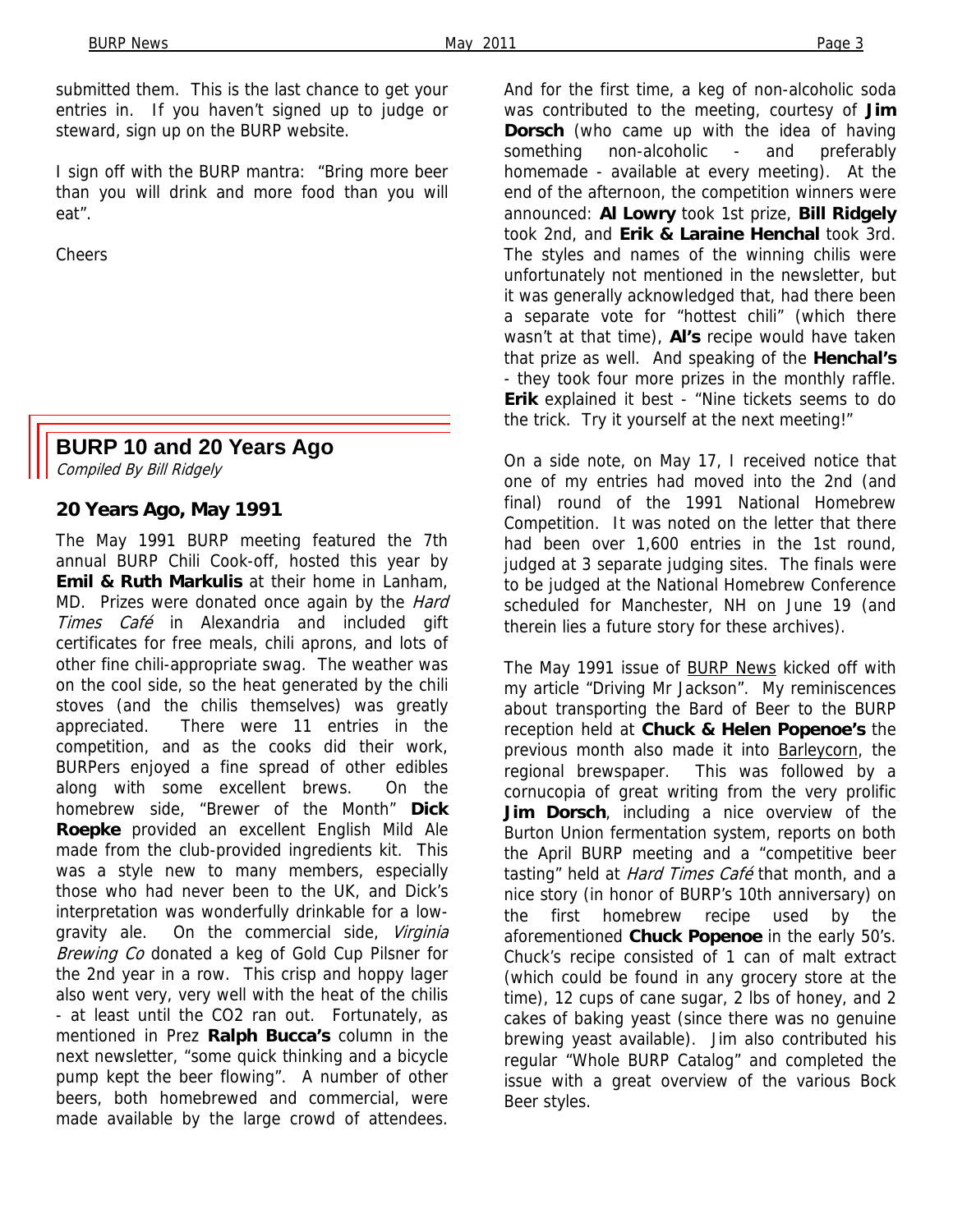#### **10 Years Ago, May 2001**

As had now become a club tradition, two big events occupied the BURP Club's May calendar the Chili Cook-off followed immediately by the Spirit of Free Beer Homebrew Competition. This was an especially poignant cook-off meeting because it was the final one to take place at the Vienna, VA home of longtime BURPer **John Esparolini**. The owner of the house planned on demolishing it, and John (who rented the house with its beautiful shaded lawn) was being forced to move elsewhere. It was nice to reminisce about the many excellent meetings that had taken place on the site over the years. A goodly crowd showed up early to fire up their chili pots, and the smell of the fine concoctions soon wafted over the neighborhood. As the chefs prepared their masterpieces, Spirit of Free Beer organizer **Andy Anderson** and his staff set up shop in the driveway, collecting entries for the big competition scheduled one week later. In another part of the yard, Culture Minister **Alison Skeel** organized a special judging of homebrewed saison-style beers to select the club's entry in the Hennepin clone competition scheduled for June at Brewery Ommegang in Cooperstown, NY. Entrants had all been given vials of the exact yeast used to ferment Hennepin and a few guidelines provided by Ommegang head brewer **Randy Thiel**. It was a fun experiment. BURPer **John Dittmann** came away with the winning beer. He planned to represent the club at the event and invited all interested BURPERs to join him at the brewery on June 2 for the multi-club finals.

At 2:00, voting began for the best (and hottest) chili. Winners were announced at close of balloting at 4:00. The team of **Dona Lee** and **Beth Fox**  (with helpers **Woody Lee**, **Bill Madden**, and **Johnnie & Peggy Hood**) took 1st place with their "Bison Bite Chili". The team of **Tom & Colleen Cannon**, **Pat & Janet Crowe**, and **Steve Marler**  took 2nd with their "Jackelope Chili", and the team of **Paul Fiorino** and **Jennifer Beer** took 3rd with their "Planet of the Apes Chili". Voted hottest (in 2001 and nearly all subsequent years) was "Satan's Sphincter" from **Rick Garvin & Christine Lewis**  (now **Johnbrier**).

The 9th annual Spirit of Free Beer Competition took place at *Old Dominion Brewing Co.* on May 19 & 20, 2001. The full list of winners and participants can be viewed at http://www.burp.org/events/sofb/results/win2001. asp. **Ed Bielaus & Mark Polnasek** took Best of Show with their Kolsch (always nice to see one of the lighter, more delicate styles win a major competition). Second and third place both went to **Andy Anderson** for his Belgian Tripel and Scotch Wee Heavy Ale respectively. A couple of other names of note - the late **George Fix** took a 2nd place in Light Lager (with his Dortmunder Export), and the late **Bill Moe** took a 1st in Belgian & French Ales with his all-extract Witbier. Spirit of Free Beer now awards a prize each year for the best extract beer in the competition in honor of **Bill Moe**, who sadly died of cancer in Oct 2001.

The May 2001 issue of BURP News featured teasers for both Spirit of Free Beer and the upcoming Hennepin Clone competition (the latter from **Brett Schneider** of the sponsoring club, the Boston Wort Processors). Most of the remainder of the newsletter was comprised of announcements for other upcoming events - a Southern Belgium bike tour (Oct), Virginia wine country bike tour (May), annual homemade wine tasting at **Ralph Bucca's**  (Jun), and the Free State Homebrew Club Guild's annual picnic at Patapsco Park (Jun). Your humble compiler also contributed a review of the Abbey Brewing Co in Miami Beach, FL. On a sad note, this newsletter also announced the closing of the iconic Brew & Wine Masters homebrew supply shop in Rockville, MD. **Reuben & Judi Rudd** had opened the shop in 1981, and it had been a major part of the local homebrewing community for 20 years. Bad economic conditions finally forced closure of the shop, and Reuben & Judi subsequently moved to California.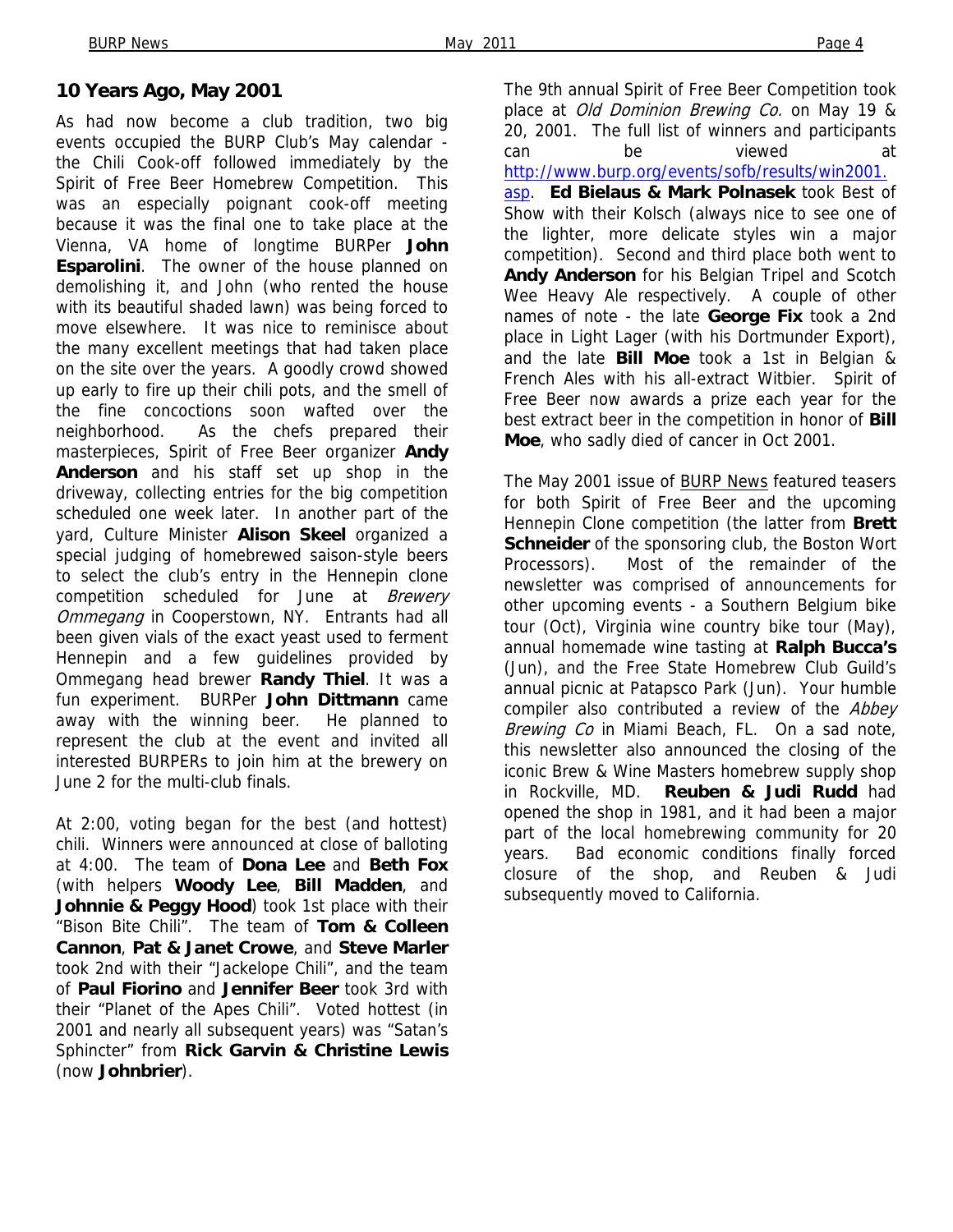# **From the Ministry of Culture**

By Wendy Aaronson and Mike Evans, Co-Ministers of **Culture** 



A purpose of BURP monthly competitions is to encourage a brewer to advance their brewing skills either by improving recipe formulation and technique based on objective feedback from score sheets or by experimenting with styles they have never brewed. A competition promotes education and the availability of great tasting home-brewed beer at meetings.

### **April 2011 Belgian Strong Ale Competition Results**

We had 13 smooth, but powerful kick-butt Belgian strong ales brewed by eight brewers and one brewing team. For three of the brewers, this was the first time they entered beers in a monthly competition. Many thanks to the entrants for sharing their exceptionally tasty products: **Eric Wolfe** (Tripel, Dubbel, and Dark Strong), **Mike Evans** (Golden Strong and Dark Strong), **Team Langlie** (Dark Strong), **Chris Sowell** (2 different Tripels), **Bud Hensgen** (Dark Strong), **Aaron Share** (Tripel), **Mark Hogenmiller & Dave Pyle** (Belgian Blonde), **Tim Artz** (Dark Strong), and **Sheldon Greenberg** (Dark Strong). Also, many thanks to our outstanding panel of judges: **Andy Anderson, Matt Pyle, Chris Mitchel, Craig Somers, Christie Newman, Jude Wang,** and **Steve Marler.** Four beers were sent to a BOS round. The debate lasted almost 30 min until they

knocked out Chris's Tripel Number 2. They had a tough decision. They eventually agreed about the top three. Mike Evans took first and second with his Golden Strong named, "What is this?" and Dark Strong named, "Impending Hangover"; respectively. Sheldon Greenberg who is new to competitions took third with his Dark Strong named, "Hey Abbott". All entrants should be congratulated for the high quality of their beers. This is a style that can easily have fusel alcohols and other unpleasant fermentation by-products present. I tried each beer and not one of them gave me a punch between the eyes. Check out the recipe below from Eric Wolfe for his Dark Strong. I particularly enjoyed this complex beer.

#### **Brewer of the Year**

There are now 33 brewers on the BOTY spreadsheet! The last month's leaders, Team Aaronridge (11) didn't compete this month so Mike Evans (14) overtook them after winning first and second and Chris Sowell (11) is tied with them. It's still real early in the game. **Team Langlie** (7), **Steve Marler** (5), and **Tim Artz (5)** are not far behind.

## **Upcoming Competitions:**

**In May:** This is the Best Beer with Chili competition. Everyone has one of these in storage. It is judged by the consumers in the same way as the chili; that is, by popular accord measured by secret ballot. So bring a keg or case of whatever you think goes with spicy food. Entrants with a keg or other large quantity (e.g., 12 bottles) will receive 1 BOTY point. Because this is a popular vote competition, BOTY points will not be awarded for placing; however there are ribbons and bragging rights. Entries can be in any form of container (kegs, growlers, bottles, party pigs, etc.). Please pre-register so we can create a beer label. Send us an email to Culture@burp.org with the following information by Thursday, May 5: Brewer Name(s), Division (Individual, Team, New Brewer/Extract), Category and Subcategory, Beer Name (optional).

**In July:** We will have a Mead competition in July. Please refer to the BJCP style guidelines http://www.bjcp.org/2008styles/meadintro.php . This includes BJCP styles Traditional mead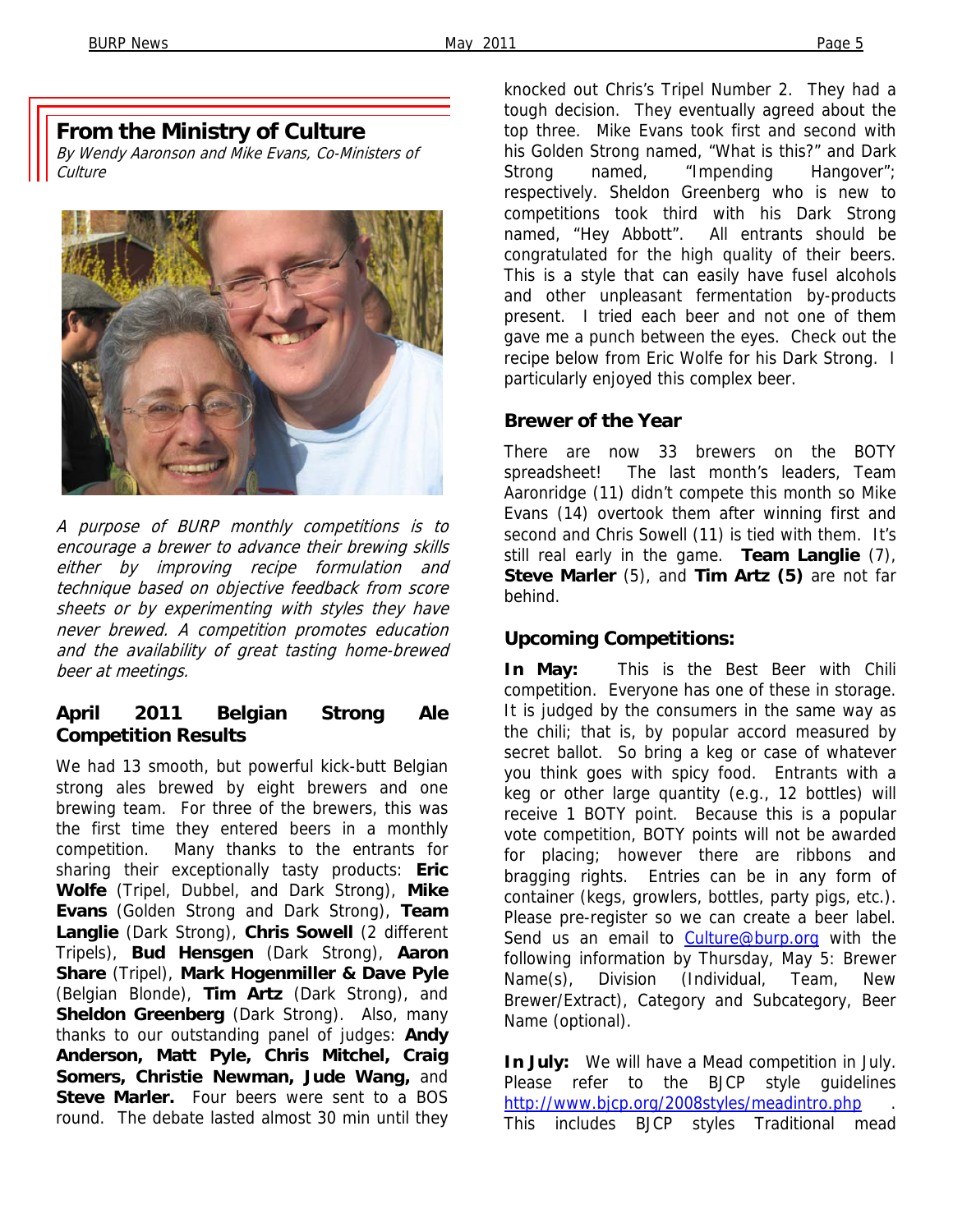(category 24) Melomel or fruit mead (category 25) and Other Mead such as metheglin and braggot (category 26).

**In August:** We will have two competitions, American Lager (Cat 1A-C)/California Common (Cat 7B) and Specialty/Experimental/Historical (Cat 23) which is an AHA Club-Only Competition.

For recipe ideas, there are several books in the BURP library. Contact **Bill Ridgely**, and he will bring these to the May meeting.

**Spirit of Free Beer on Saturday May 14:** It is hard to believe, but SOFB is only a few weeks away and a lot of folks are working hard to register entries, get great prizes, find stewards and judges, collect beers and promote the competition. BURP is recognized as a club that can organize and conduct a high quality competition and as a result, we are the only MCAB qualifying competition in the Mid-Atlantic region. **Team Aaronridge** has fifteen entries. How many do you have?

Full competition rules and registration information are available on the BURP webpage at: http://brew.burp.org/Events/SpiritofFreeBeer2011. aspx. You must use the online registration. After creating a registration profile, you may login to the site throughout the registration period to manage your beer entry info. Registration fees can be paid using PayPal, cash or checks made payable to BURP. Also, although you may drop off entries at the May 7 BURP meeting, we request that you register by May 6. By doing so, the registrar (**Mike Evans**), Cooler Guy (**Mitch Pilchuk**), and volunteers will have more time to organize entries and enjoy the chili cook-off.

If you can't make it to the May 7 BURP meeting, there are 4 drop off locations: MyLHBS in Falls Church, VA; MD Homebrew in Columbia, MD; Flying Barrel in Frederick, MD and Cairo Wine & Liquor in DC.

Check the SOFB sponsor page daily and watch the prize commitments roll in. Tom Cannon, the judge coordinator, has a solid team of BJCP judges. At last count he has 3 BJCP judges per table. Terri Fischer, the steward coordinator, also has a long list of stewards. However, we still may need help

organizing entries at the BURP meeting and at Chris Sowell's house on Sunday, May 8. We know it's Mother's Day. That's why we are getting an early start at 9 on Sunday morning. We should be done by early afternoon. Join in the fun and contact us at culture@burp.org if you can help organize on Sunday morning. We look forward to having one of the best SoFB's yet!

**(Continued on page 9)** 

## **Recipe Corner #33 Krak / Belgian Dark Strong**  By Eric Wolfe

Batch size is 16 gal.

OG: 1.073 FG: 1.012 30 lb Maris Otter 4.0 lb Munich malt 1.0 lb Special B 4.0 lb Jaggery (palm sugar) 1.0 lb Molasses 2.0 oz Challenger (7.5%) for 60 min 1.0 oz East Kent Goldings (5%) for 30 min 1.0 oz Saaz (3.3%) for 60 min 1.0 oz East Kent Goldings (5%) for 15 min 2 tablespoon Gypsum in the mash 3 Whirlfloc tablets in the last 15 min of boil 1 pkg Belgian Ardennes yeast (Wyeast labs #3522)

Contact Eric for the mash and fermentation specifics.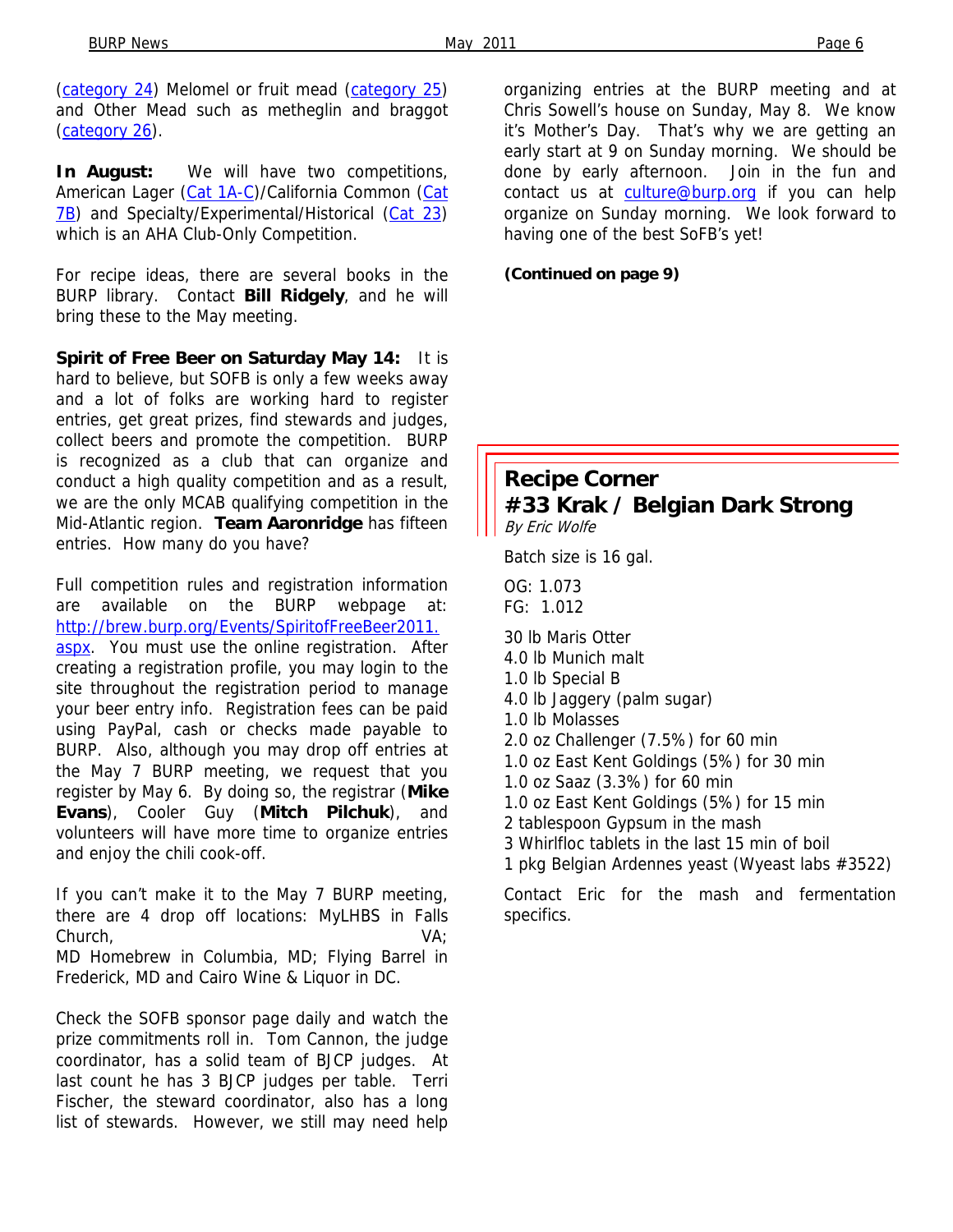# **Get Ready for the 26th Annual BURP Chili Cook-Off!**



Fire up the cook stoves! Tweak those recipes! The 2011 quest for BURP's best chili is upon us.

The 26th annual BURP Chili Cook-Off will be held on Saturday, May 7 at the home of **Dan Allers & Christina Wren** in Fairfax, VA. If you like chili, this is the place for you. In the past we have had hot, sweet, weird and even vegetarian chili. **Jim & Fred Parker** of Hard Times Café will once again be sponsoring the cook-off. This will be their 25th year supporting the event.

Last year, the team of **Dona Lee**, **Beth Madden**, and **Danger Korabik** took top honors for their chorizo, bacon, and smoked turkey-based "Hog Cabin Chili". I'm sure these folks will be back again this year to defend their title. We even had a fish chili last year (**Bags & Mark Howard's** "Holy Mackerel Kingfish Chili") which took 2nd place in the competition.

Prizes will be awarded to the top three chili's plus a special prize for the hottest chili. Winning recipes will appear in an upcoming issue of **BURP** News.

The meeting will start at 1:00 PM, with tasting and judging from 2:00 – 4:00 PM. Chili cooks may arrive as early as 9:00 AM to set up their tables. Light off time is 10:00 AM. Chili chefs are encouraged to use the driveway for unloading and loading. Driveway parking is reserved for Spirit of Free Beer organizers' vehicles for checking in entries.

Here are the rules. These will be strictly enforced by this year's Chili Commissioners, **Bob & Kathleen Warriner**.

\* Chili must be prepared on site. All ingredients must be combined and cooked at the meeting, although materials may be cut and prepared beforehand. No pre-cooking of any ingredients is permitted.

\* The recipe must include at least one bottle of beer - Homebrew is best.

\* Sabotage of other contestants' chili will not be permitted.



\* Voting will be conducted by all attending. Votes will be for 1st, 2nd, and 3rd place chili plus hottest chili. Chili cooking teams will be allowed one (and only one) team vote to assure voting fairness.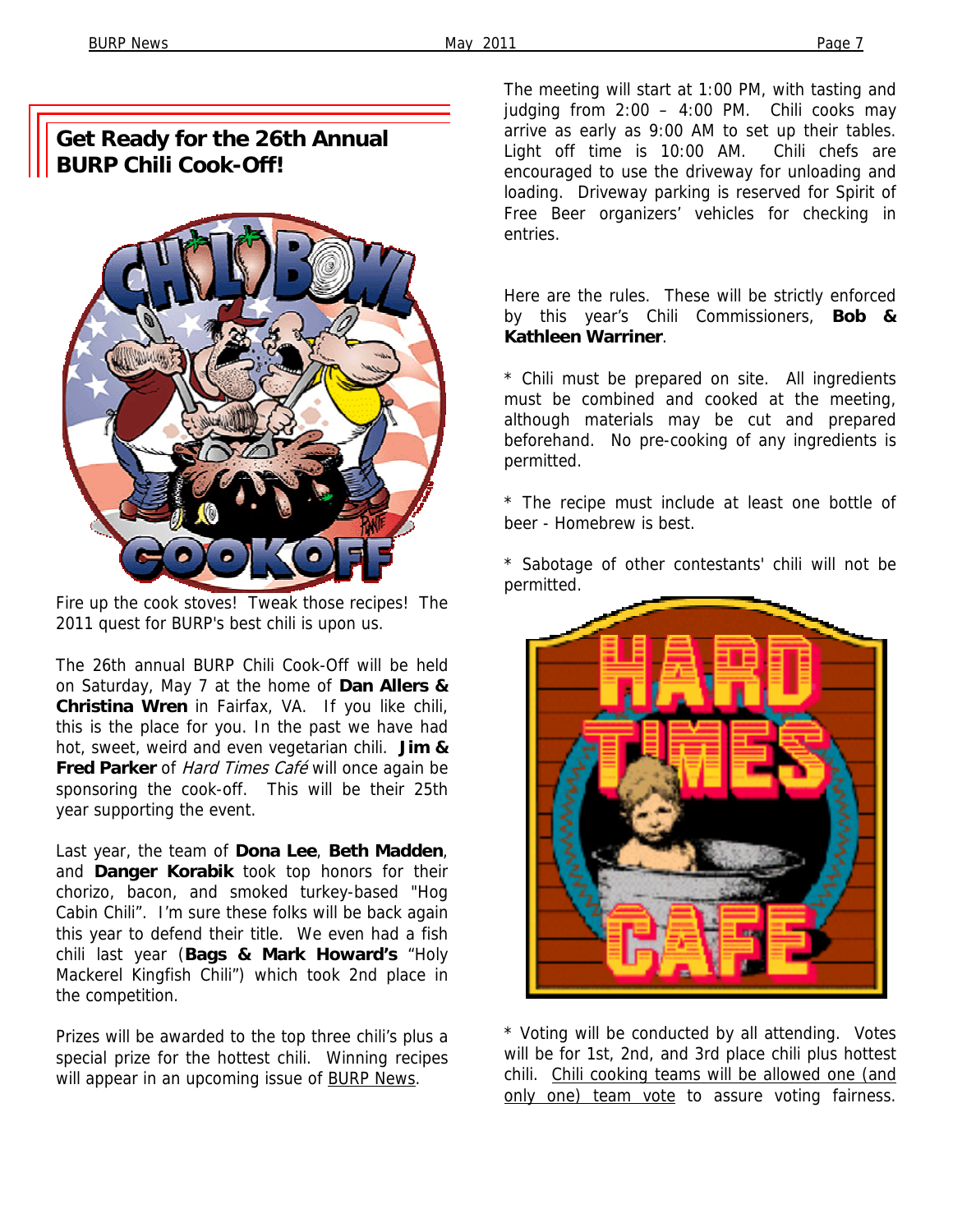Ballots will be distributed, controlled, and counted by the Commissioners.

\* Chili recipes must be provided to BURP on request.

Participants should bring their own stove and table to cook and serve chili. If you do not have this, please make arrangements to share with someone. If you plan to cool hot pots or pans on the ground or are placing a burner/grill directly on the grass, you must bring a heat shield to protect the grass (a thick newspaper, blanket, or pad will work). A portable awning is also useful for protection from the elements. Bribing of judges is frowned upon, but the Commissioner appreciates attempts to influence him. Use of road kill and other "exotic" meats is encouraged.

As noted elsewhere in this newsletter, while chili is being prepared, there will be an ongoing "Best Beer with Chili" competition (judged by all present). And entries for the upcoming BURP Spirit of Free Beer homebrew competition will be accepted throughout the meeting.

NOTE – A container and trash cans will be provided for discard of used cooking oil, fat, scraps, and all refuse. Please do not toss these on the ground. Please stay out of herb gardens, vegetable gardens and other plantings.

# **BEER YE, BEER YE!!! BEER DINNER AT MAD FOX SUNDAY, JUNE 5**

The BURP officers cordially invite you to join the membership in a Private dinner to be held at the Mad Fox Brewing Company, Sunday June 5, 2011. There will be a five course dinner featuring the beers of Bill Madden, executive brewer, paired with menu selections from Russel Cunningham, executive chef at Mad Fox Brewing Company. That's great news in itself, but it gets even better. The cost of the dinner is \$65, including tax and tip, but for ACTIVE BURP MEMBERS ONLY, THE COST OF THE DINNER IS ONLY \$55. This is being subsidized by BURP to show appreciation to its members for their support of events and fundraising throughout the year.

| When:  | June 5, 2011                         |
|--------|--------------------------------------|
| Time:  | 5 P.M.                               |
| Where: | Mad Fox Brewing Company              |
|        | 444 West Broad Street, Suite I (eye) |
|        | Falls Church, VA 22046               |
|        |                                      |

RSVP with Payment no later than May 27, 2011: Bud Hensgen 1327 N. Vernon St. Arlington, VA 22201-4836

Questions?: beerdinner@burp.org

The fine print: There is room for only 65 people. Bottom Line: get your check, payable to BURP, with list of guest names, to Bud Hensgen by the cut-off date, Friday May 27th. The last event BURP hosted sold out, so orders will be filled on first come first serve basis. This is a Members-only private event; non-members will need to be sponsored by a member. Single members are eligible for one ticket at the \$55 rate, Family members are eligible for two tickets at the \$55 rate; honorary members and guest of members-- \$65. We ask members to limit initial orders to 4 tickets, if you require additional tickets e-mail beerdinner@burp.org for availability.

See you there!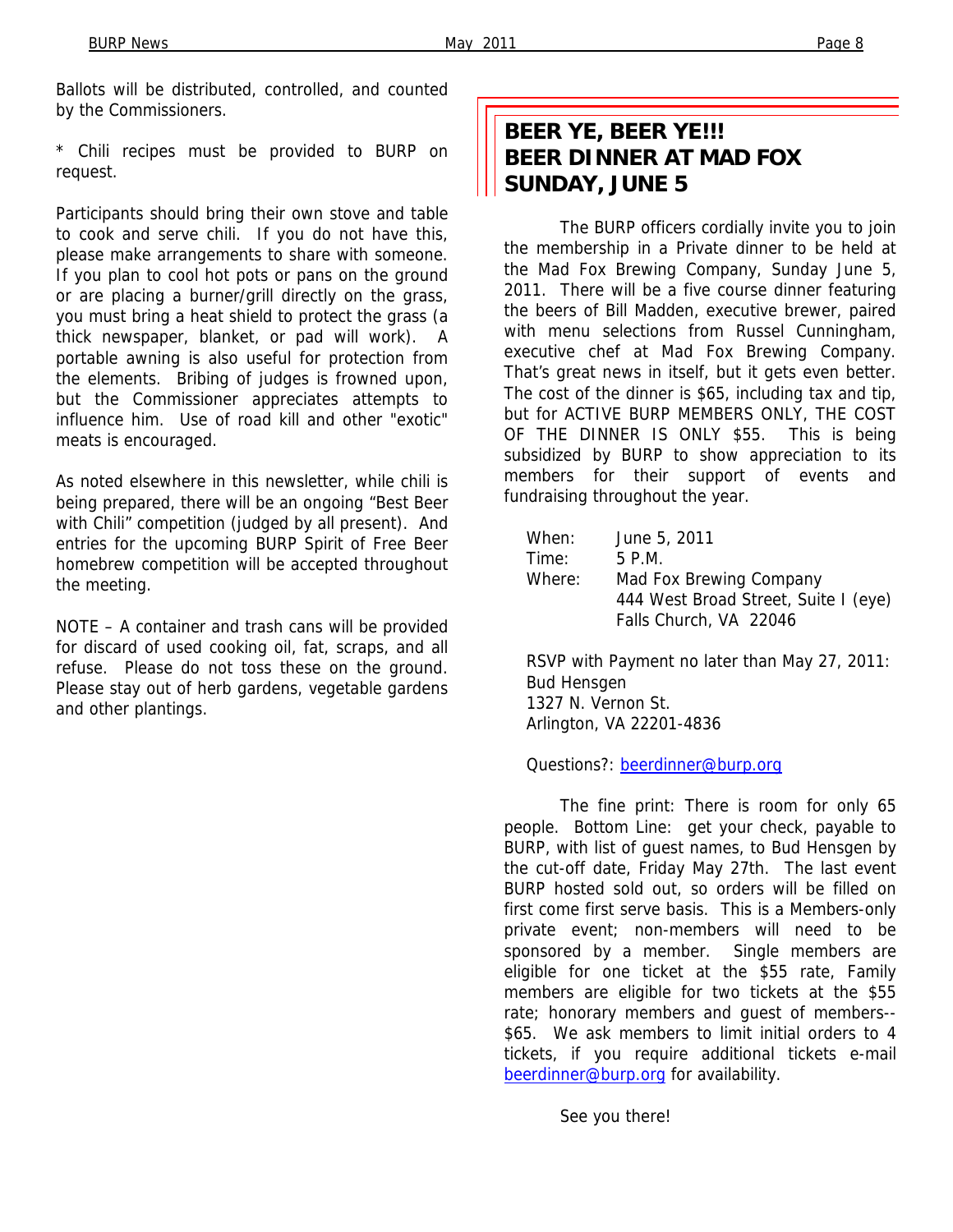#### **From the Ministry of Culture (Continued from page 6)**

#### **Important Reminders for Spirit of Free Beer,**  Saturday, May 14<sup>th</sup>

- 1. All BURP members, please bring empty six-pack holders and cases to the May BURP meeting. We need these to organize and transport the competition beers.
- 2. All entrants please register your beers on-line via the SOFB Registration page by Friday, May  $6<sup>th</sup>$  at midnight. This will allow us to have complete entry information, labels, and numbers assigned, at the May meeting. The entry preparation process will be smoother and faster for the Registrars. Even if you are dropping off or bringing entries to the May meeting, we would like you to register on-line ahead of time. BURP members who are participating in the competition are not allowed to hand-carry their entries to the competition. The BURP meeting is your final opportunity to bring beers for entry.
- 3. If you are planning to drop off your beer at one of our drop-off sites, please get your beer there by Friday evening, 6 p.m. This will allow us to ensure your beer is included in the sorting and delivery of beers to Mad Fox on the day after the BURP meeting.
- 4. Please comply with the standard 12 oz. bottle size. All beers will be transported in standard 4x6-pack case boxes. Irregular shaped bottles require special handling and increase the risk of accidental mishandling.
- 5. Volunteers are still needed to help with the sorting and transport of beers during and after the May BURP meeting. A sorting party will convene at Chris Sowell's house on Sunday, May  $8<sup>th</sup>$ , to organize the bottles and transport them to Mad Fox. Contact Mike Evans (sofb\_registrar@burp.org) if you can help.
- 6. Mad Fox Brewing will be open to the public for dining so it is extremely important that we keep the competition moving so we are finished with the afternoon session by 3:30 and Best of Show can commence immediately afterward. To accomplish this, stewards will keep the facility organized and clean. Also, socializing time will

be limited. Instead, we encourage you to hang out afterward.

## **Hop Notes from the Li-Beery**  By Bill Ridgely, Minister of History



The new issue of Brew Your Own (May-Jun 2011) has arrived in the li-beery. The full contents of the issue as well as full text versions of several of the articles will eventually be available on the BYO website at http://www.byo.com. The lead article is "Brew Like a Viking!", with good tips and clone recipes for several beers from the Scandinavian craft beer revolution. My favorite article, however, is on "Gose", the obscure lambic-like wheat beer style from Leipzig, Germany now making a comeback. The author provides a good history of the style as well as two Gose recipes (an all grain recipe plus an extract with added grains recipe). Finally, there's a good comparative review of five recipe formulation software tools (including a relatively new smartphone app called "Brew Pal").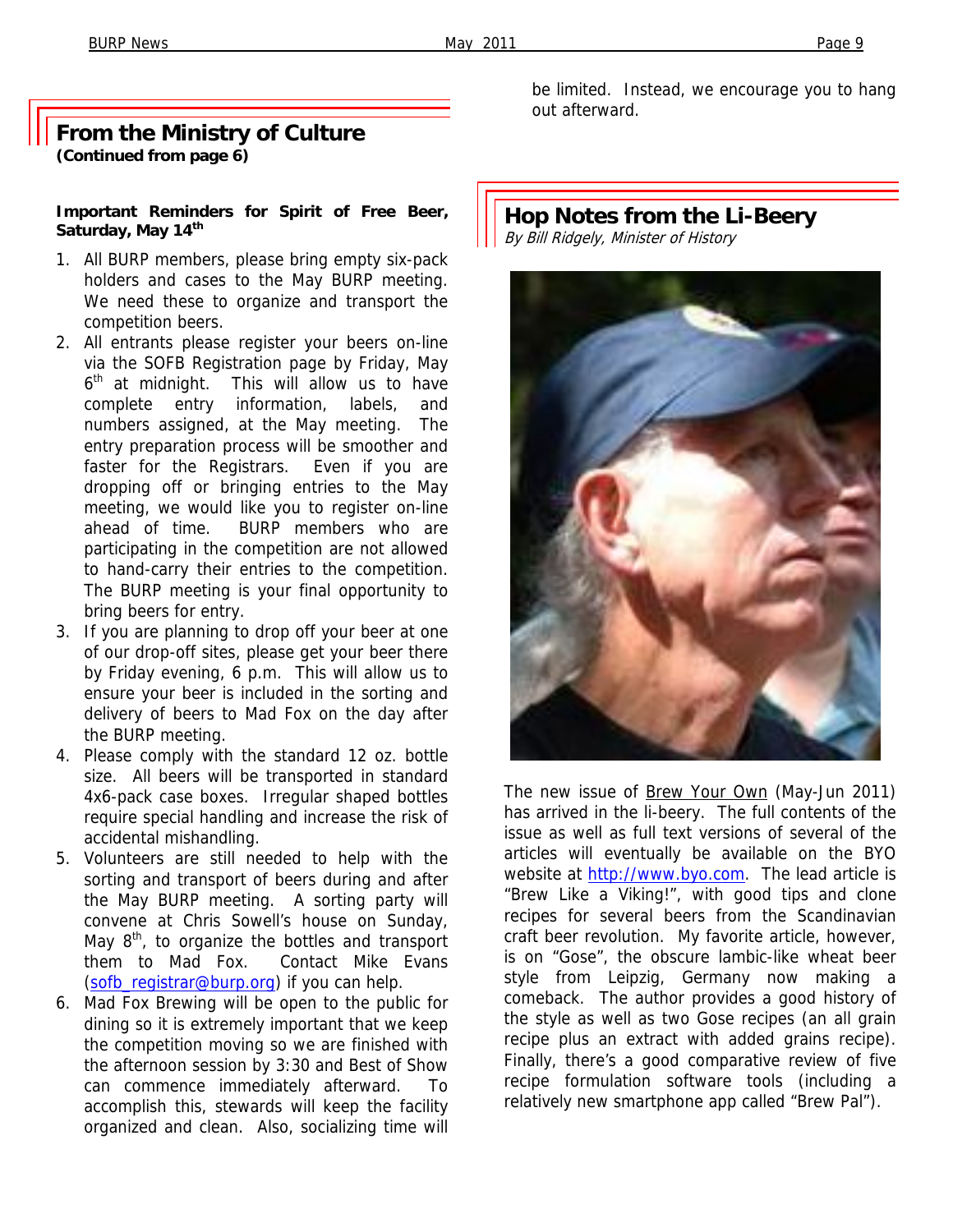The latest April-May issue of the Mid-Atlantic Brewing News is now available online in full text. Check it out on the MABN website at http://www.brewingnews.com/mid-atlantic/. Just click on the link for the "online edition".

As always, the contents of the BURP li-beery are available anytime for your perusal at http://brew.burp.org/Brewing/ClubLiBeery.aspx. If you would like a book loaned to you, just let me know, and it will be delivered to you at the next BURP meeting. And, as always, if there is a book that you feel should be added to the collection, please contact me. And if you are planning to brew a specific beer style and need some guidance, I may be able to help you with an appropriate publication.

Cheers, Bill

# **BURP Prosperity Report**

By Mark E. Hogenmiller Minister of Prosperity



**Raffle News** – Early Bird Special – For those that were at the meeting, they may have noticed that we again had a special raffle at 3:00PM for a case of beer. This next meeting will be the last one in which we do this, in order to encourage early participation in the raffle. So make sure you see the raffle ticket seller before 2:59 PM to be included in the early bird draw.

Thanks to my ticket seller **Eric Hedge** for helping out in the raffle sales this month.

**Charity of the Month -** The charity for April was the Arlington Free Clinic (AFC). Since 1993, AFC has been filling the gap in access to medical care for Arlington's underserved population. They do not receive federal or county funding and continue to be our community's only free medical safety net for adults. Last year, their team of over 700 volunteers, including 170 physicians, made a significant difference in the lives of over 1,600 individuals and their families.

\$127 was donated to the Arlington Free Clinic on behalf of BURP. Thank you to everyone that participated.

**Merchandise News** - We still have the following available:

BURP Lapel Pins - \$3 (make great exchange gifts while pub crawling)

BURP Titanium Bottle Openers (last a lifetime) - \$8.50

BURP Baseball Caps (Blue or Tan) - \$13.50 **CLEARANCE SALE now \$10**

See me at the next meeting to purchase merchandise.

Due to the sensitive nature of the Treasury reports and the newsletter being in the public domain, Treasury Reports are now posted at the member's only BURP financial page on the club's web site

BURP members are reminded that all expense submissions must include details. Required details are date, exact amount, detailed item description, any special circumstances, and name of person to be reimbursed. Event coordinators should maintain a spreadsheet for their project. Correspondence can be sent to me at prosperity@burp.org.